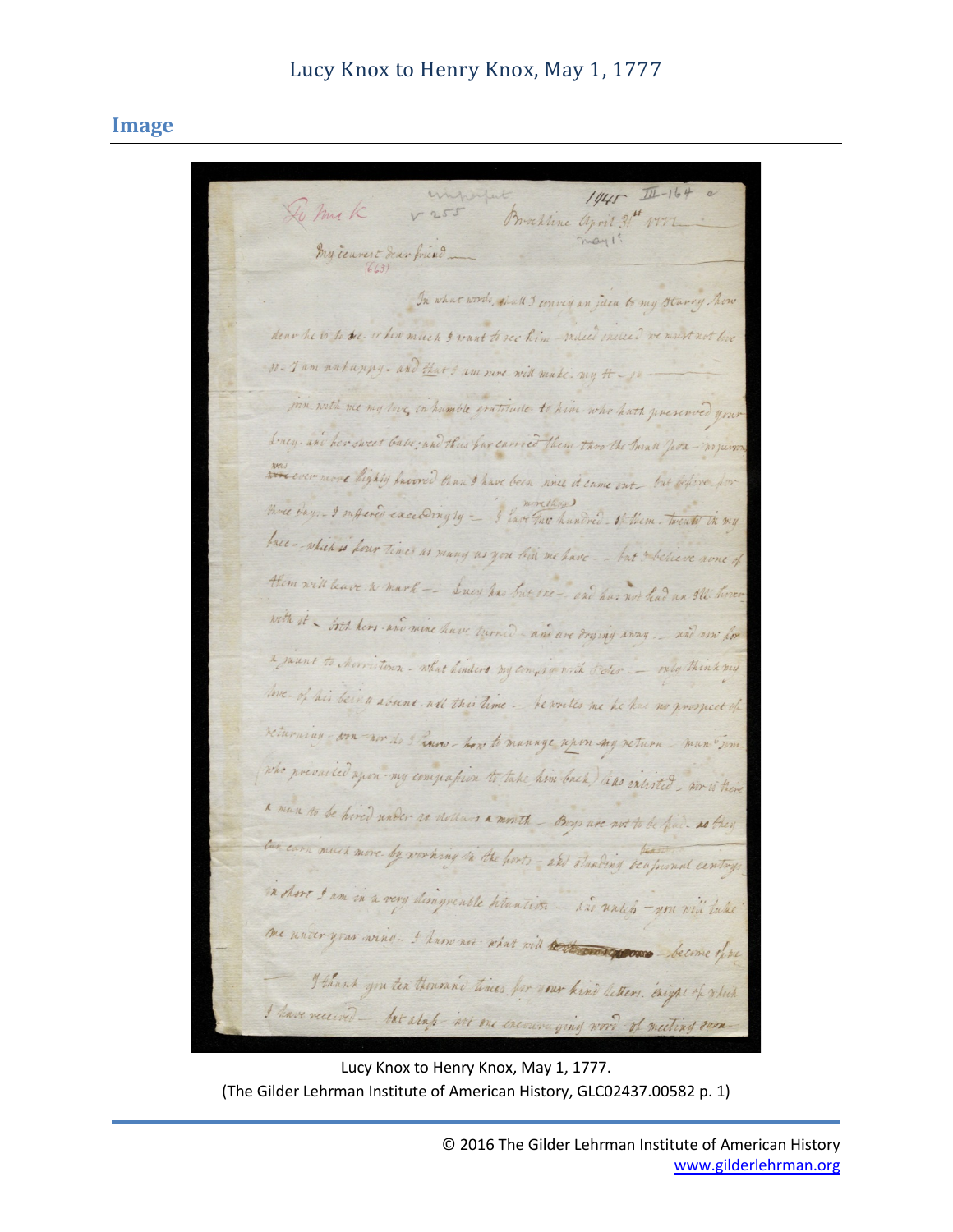## **Transcript**

[*draft*]

Brookline April 31st 1777 –

My dearest dear friend –

In what words shall I convey an idea to my Harry how dear he is to me or how much I want to see him – indeed indeed we must not live so – I am unhappy – and that I am sure will make my  $H -$ so –

join with me my love, in humble gratitude to him who hath preserved your Lucy and her sweet babe: and thus far carried them thro the Small pox – no person [*struck:* were] [*inserted:* was] ever more highly favored than I have been since it came out – but before for three days – I suffered exceedingly – I have [*inserted:* more than] two hundred of them – twenty in my face – which is four times as many as you bid me have – but I believe none of them will leave a mark – Lucy has but one – and has not had an Ill hour with it – both hers and mine have turned and are drying away – and now for a jaunt to Morristown – what hinders my coming with Peter – only think my love of his being absent all this time – he writes me he has no prospect of returning soon nor do I know how to manage upon my return – [Munson?] (who prevailed upon my compassion to take him back) has inlisted – nor is there a man to be hired under 10 dollars a month – Boys are not to be had as they can earn much more by working in the forts – and standing ocasional centrys in short I am in a very disagreable Situation – and unless – you will take me under your wing I know not what will [*strikeout*] become of me

I thank you ten thousand times for your kind letters eaight of which I have received – but alas – not one encouraging word of meeting soon [*2*] I must describe the place I am in at present – it is called an officers room and is to be sure some degrees better than the common ones – when I first came which was last Wednesday – it was enlightened by one chearful window of about 2 foot square – but it was glass – there were two others of boards which were some bigger – neither clabboards upon the outside nor plaistering within – but a few rough plank was my gaurd from the weather – which answered very well when the wind was calm – two soals of old showes served for hinges [*struck:* upon] the door on which was cha[lked?] – the cloven footed gentleman upon his head – in short I was never so horror struck in my life – but